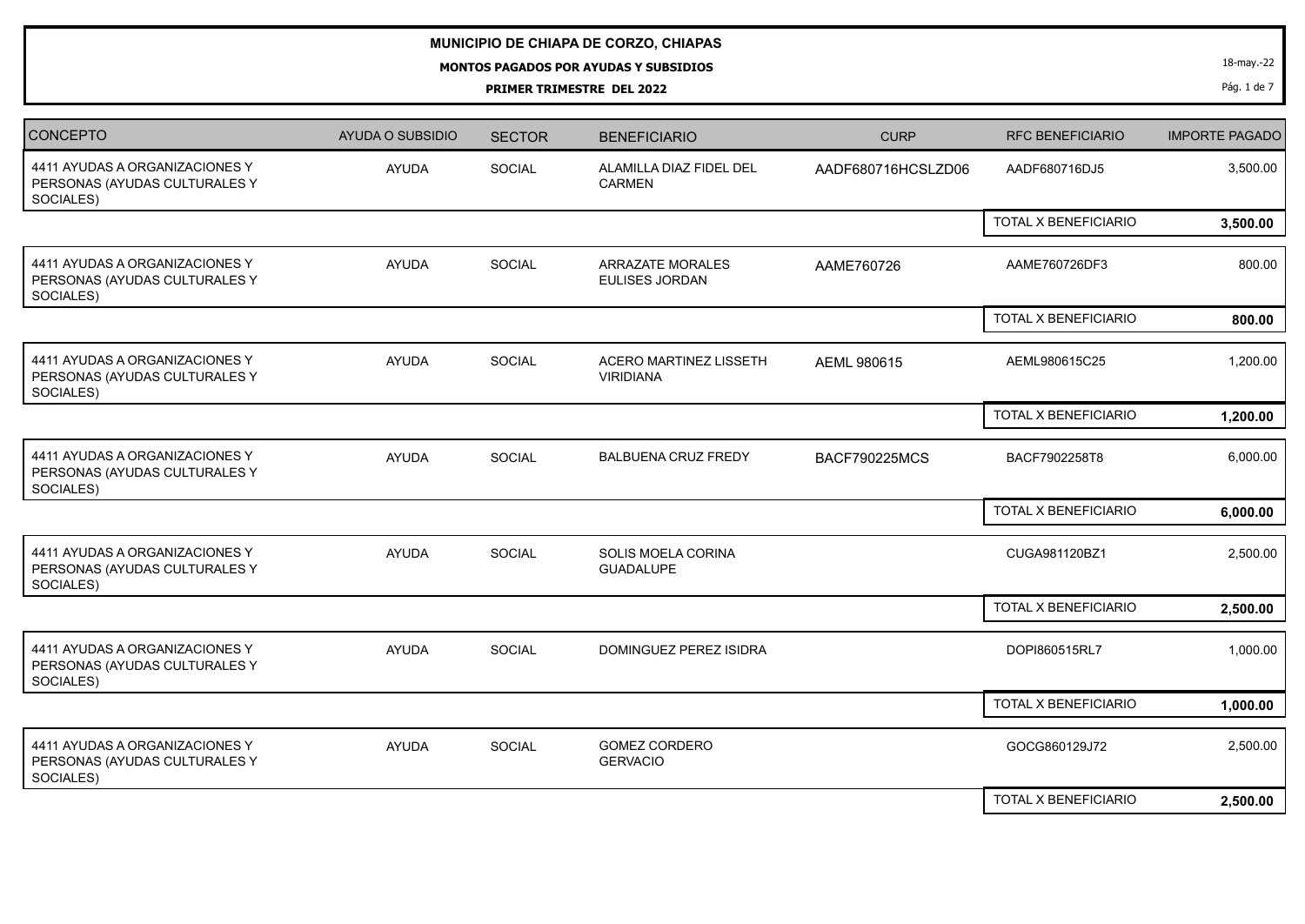| <b>CONCEPTO</b>                                                              | <b>AYUDA O SUBSIDIO</b> | <b>SECTOR</b> | <b>BENEFICIARIO</b>                              | <b>CURP</b>          | <b>RFC BENEFICIARIO</b>     | <b>IMPORTE PAGADO</b> |
|------------------------------------------------------------------------------|-------------------------|---------------|--------------------------------------------------|----------------------|-----------------------------|-----------------------|
| 4411 AYUDAS A ORGANIZACIONES Y<br>PERSONAS (AYUDAS CULTURALES Y<br>SOCIALES) | <b>AYUDA</b>            | SOCIAL        | <b>GOMEZ GOMEZ</b><br><b>BALDOMERO</b>           |                      | GOGB6704072H5               | 5,000.00              |
|                                                                              |                         |               |                                                  |                      | TOTAL X BENEFICIARIO        | 5,000.00              |
| 4411 AYUDAS A ORGANIZACIONES Y<br>PERSONAS (AYUDAS CULTURALES Y<br>SOCIALES) | <b>AYUDA</b>            | SOCIAL        | GOMEZ GONZALEZ IRENE                             | GOGI930610           | GOGI930610CL1               | 30,000.00             |
|                                                                              |                         |               |                                                  |                      | TOTAL X BENEFICIARIO        | 30,000.00             |
| 4411 AYUDAS A ORGANIZACIONES Y<br>PERSONAS (AYUDAS CULTURALES Y<br>SOCIALES) | <b>AYUDA</b>            | <b>SOCIAL</b> | <b>GOMEZ HERNANDEZ</b><br><b>DOMINGA</b>         | GOHD691021           | GOHD691021EZ3               | 800.00                |
|                                                                              |                         |               |                                                  |                      | <b>TOTAL X BENEFICIARIO</b> | 800.00                |
| 4411 AYUDAS A ORGANIZACIONES Y<br>PERSONAS (AYUDAS CULTURALES Y<br>SOCIALES) | <b>AYUDA</b>            | SOCIAL        | <b>GOMEZ PEREZ ASUNCION</b><br><b>DEL CARMEN</b> | GOPA830812           | GOPA830812F98               | 25,000.00             |
|                                                                              |                         |               |                                                  |                      | TOTAL X BENEFICIARIO        | 25,000.00             |
| 4411 AYUDAS A ORGANIZACIONES Y<br>PERSONAS (AYUDAS CULTURALES Y<br>SOCIALES) | <b>AYUDA</b>            | SOCIAL        | HERNANDEZ CAMARENA<br><b>FERNANDO</b>            | HECF610726HVZRMR03   | HECF610726C70               | 2,000.00              |
|                                                                              |                         |               |                                                  |                      | TOTAL X BENEFICIARIO        | 2,000.00              |
| 4411 AYUDAS A ORGANIZACIONES Y<br>PERSONAS (AYUDAS CULTURALES Y<br>SOCIALES) | <b>AYUDA</b>            | SOCIAL        | HERNANDEZ GOMEZ<br><b>HUMBERTO</b>               |                      | HEGH9312191K3               | 10,000.00             |
|                                                                              |                         |               |                                                  |                      | TOTAL X BENEFICIARIO        | 10,000.00             |
| 4411 AYUDAS A ORGANIZACIONES Y<br>PERSONAS (AYUDAS CULTURALES Y<br>SOCIALES) | AYUDA                   | SOCIAL        | HERNANDEZ HERNANDEZ<br><b>OLGA LIDIA</b>         | <b>HEHO871217HCS</b> | HEHO871217QV4               | 3,000.00              |
|                                                                              |                         |               |                                                  |                      | TOTAL X BENEFICIARIO        | 3,000.00              |
| 4411 AYUDAS A ORGANIZACIONES Y<br>PERSONAS (AYUDAS CULTURALES Y<br>SOCIALES) | <b>AYUDA</b>            | SOCIAL        | HERNANDEZ JOSE FREDI<br><b>ALBERTO</b>           | HEJF801219HCSRSR06   | HEJF801219KE0               | 4,500.00              |
|                                                                              |                         |               |                                                  |                      | TOTAL X BENEFICIARIO        | 4,500.00              |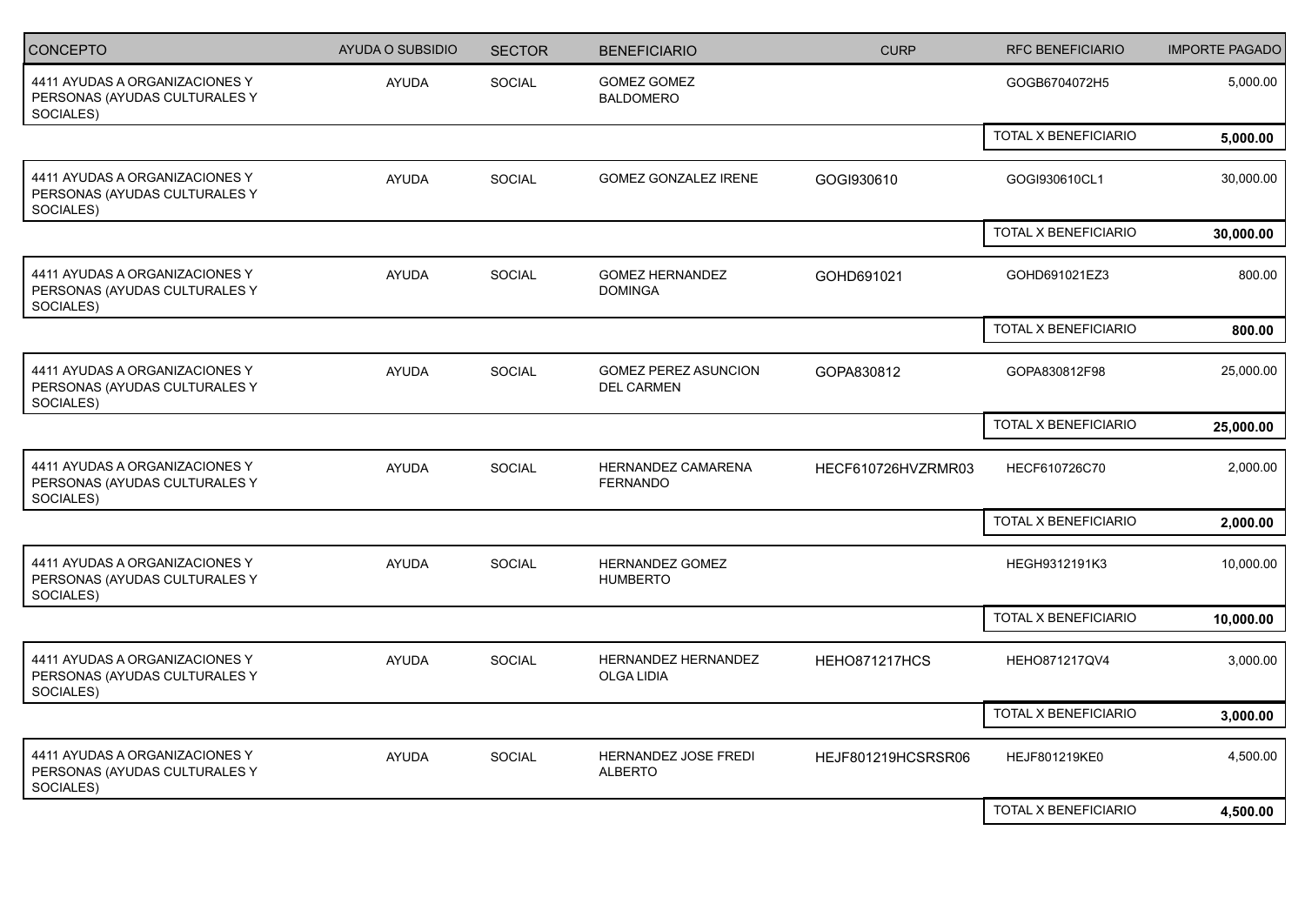| CONCEPTO                                                                     | <b>AYUDA O SUBSIDIO</b> | <b>SECTOR</b> | <b>BENEFICIARIO</b>                               | <b>CURP</b>          | <b>RFC BENEFICIARIO</b>     | <b>IMPORTE PAGADO</b> |
|------------------------------------------------------------------------------|-------------------------|---------------|---------------------------------------------------|----------------------|-----------------------------|-----------------------|
| 4411 AYUDAS A ORGANIZACIONES Y<br>PERSONAS (AYUDAS CULTURALES Y<br>SOCIALES) | <b>AYUDA</b>            | SOCIAL        | <b>HERNANDEZ MOLINA</b><br><b>ELISABETH</b>       | <b>HEME771010MCS</b> | HEME771010D80               | 3,000.00              |
|                                                                              |                         |               |                                                   |                      | TOTAL X BENEFICIARIO        | 3,000.00              |
| 4411 AYUDAS A ORGANIZACIONES Y<br>PERSONAS (AYUDAS CULTURALES Y<br>SOCIALES) | <b>AYUDA</b>            | SOCIAL        | HERNANDEZ PEREZ<br><b>RAFAELA</b>                 | HEPR380802           | HEPR3808025B5               | 800.00                |
|                                                                              |                         |               |                                                   |                      | TOTAL X BENEFICIARIO        | 800.00                |
| 4411 AYUDAS A ORGANIZACIONES Y<br>PERSONAS (AYUDAS CULTURALES Y<br>SOCIALES) | <b>AYUDA</b>            | SOCIAL        | <b>HERNANDEZ RAMIREZ</b><br><b>HIBERT MARIO</b>   |                      | <b>HERH710905GI4</b>        | 15,000.00             |
|                                                                              |                         |               |                                                   |                      | <b>TOTAL X BENEFICIARIO</b> | 15,000.00             |
| 4411 AYUDAS A ORGANIZACIONES Y<br>PERSONAS (AYUDAS CULTURALES Y<br>SOCIALES) | <b>AYUDA</b>            | SOCIAL        | <b>HERNANDEZ ZARAZUA</b><br><b>MARIA GRACIELA</b> |                      | HEZG510902422               | 4,000.00              |
|                                                                              |                         |               |                                                   |                      | TOTAL X BENEFICIARIO        | 4,000.00              |
| 4411 AYUDAS A ORGANIZACIONES Y<br>PERSONAS (AYUDAS CULTURALES Y<br>SOCIALES) | <b>AYUDA</b>            | SOCIAL        | HUERTA IBARRA MARIA DEL<br><b>ROCIO</b>           |                      | HUIR720405DS7               | 3,260.00              |
|                                                                              |                         |               |                                                   |                      | TOTAL X BENEFICIARIO        | 3,260.00              |
| 4411 AYUDAS A ORGANIZACIONES Y<br>PERSONAS (AYUDAS CULTURALES Y<br>SOCIALES) | AYUDA                   | SOCIAL        | <b>LOPEZ BARRIENTOS</b><br><b>GUSTAVO</b>         |                      | LOBG050607P84               | 1,500.00              |
|                                                                              |                         |               |                                                   |                      | TOTAL X BENEFICIARIO        | 1,500.00              |
| 4411 AYUDAS A ORGANIZACIONES Y<br>PERSONAS (AYUDAS CULTURALES Y<br>SOCIALES) | <b>AYUDA</b>            | SOCIAL        | LOPEZ BURGUETE MARCO<br><b>ANTONIO</b>            | LOBM870124           | LOBM870124NX0               | 2,000.00              |
|                                                                              |                         |               |                                                   |                      | TOTAL X BENEFICIARIO        | 2,000.00              |
| 4411 AYUDAS A ORGANIZACIONES Y<br>PERSONAS (AYUDAS CULTURALES Y<br>SOCIALES) | <b>AYUDA</b>            | SOCIAL        | LOPEZ HERNANDEZ<br><b>EPITACIO</b>                |                      | LOHE741201PN2               | 1,000.00              |
|                                                                              |                         |               |                                                   |                      | TOTAL X BENEFICIARIO        | 1,000.00              |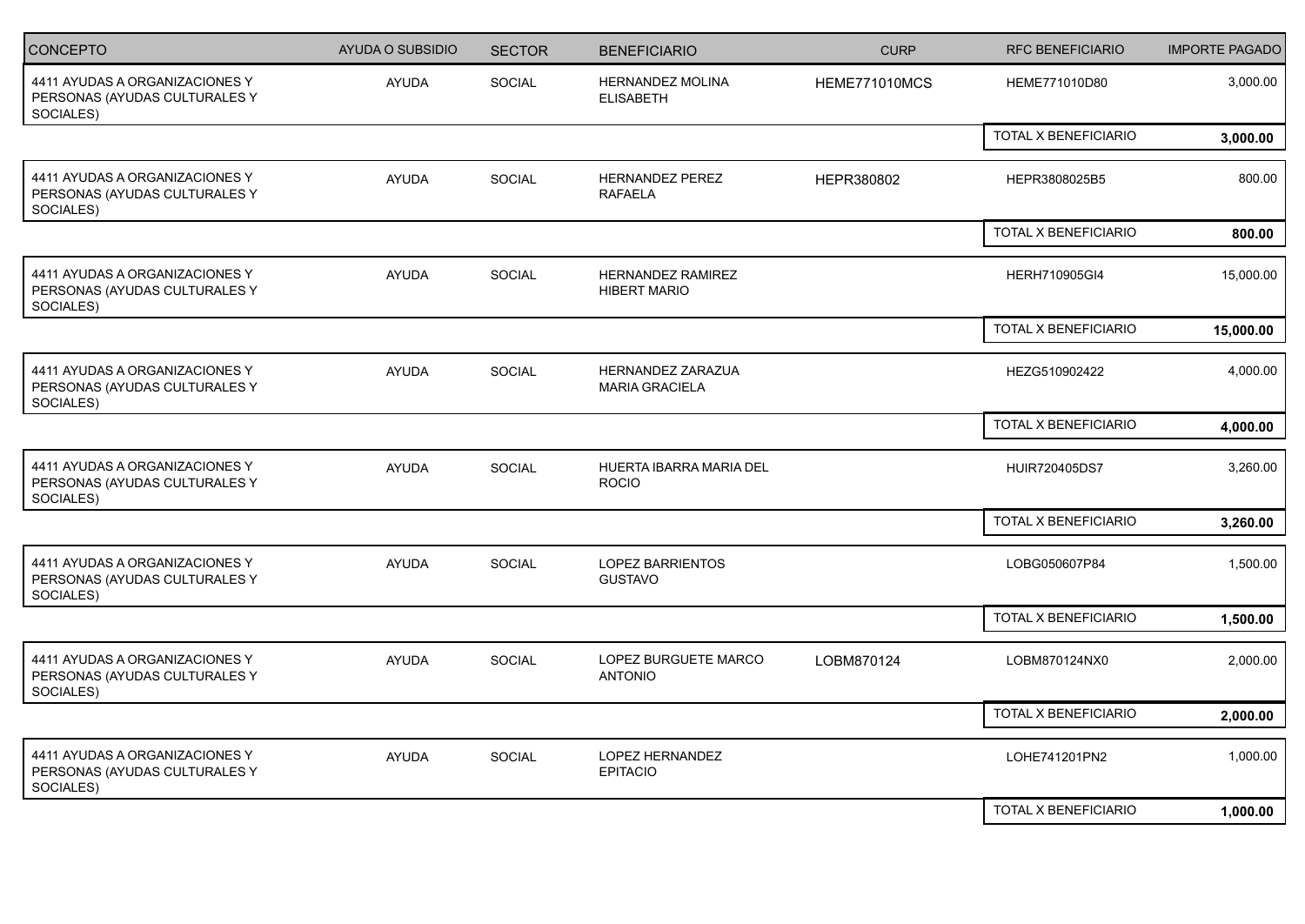| CONCEPTO                                                                     | <b>AYUDA O SUBSIDIO</b> | <b>SECTOR</b> | <b>BENEFICIARIO</b>                        | <b>CURP</b>        | <b>RFC BENEFICIARIO</b> | <b>IMPORTE PAGADO</b> |
|------------------------------------------------------------------------------|-------------------------|---------------|--------------------------------------------|--------------------|-------------------------|-----------------------|
| 4411 AYUDAS A ORGANIZACIONES Y<br>PERSONAS (AYUDAS CULTURALES Y<br>SOCIALES) | AYUDA                   | SOCIAL        | LOPEZ MONTOYA NORMA                        |                    | LOMN8004011L9           | 1,200.00              |
|                                                                              |                         |               |                                            |                    | TOTAL X BENEFICIARIO    | 1,200.00              |
| 4411 AYUDAS A ORGANIZACIONES Y<br>PERSONAS (AYUDAS CULTURALES Y<br>SOCIALES) | <b>AYUDA</b>            | <b>SOCIAL</b> | LOPEZ TAHUALARI ANA<br><b>GABRIELA</b>     | LOTA960419         | LOTA9604193S1           | 1,000.00              |
|                                                                              |                         |               |                                            |                    | TOTAL X BENEFICIARIO    | 1,000.00              |
| 4411 AYUDAS A ORGANIZACIONES Y<br>PERSONAS (AYUDAS CULTURALES Y<br>SOCIALES) | <b>AYUDA</b>            | <b>SOCIAL</b> | MARROQUIN CRUZ LULIA                       |                    | MACL560704FR1           | 1,000.00              |
|                                                                              |                         |               |                                            |                    | TOTAL X BENEFICIARIO    | 1,000.00              |
| 4411 AYUDAS A ORGANIZACIONES Y<br>PERSONAS (AYUDAS CULTURALES Y<br>SOCIALES) | <b>AYUDA</b>            | SOCIAL        | MENDEZ HERNANDEZ<br><b>TOMAZA</b>          |                    | MEHT7403156K7           | 1,800.00              |
|                                                                              |                         |               |                                            |                    | TOTAL X BENEFICIARIO    | 1,800.00              |
| 4411 AYUDAS A ORGANIZACIONES Y<br>PERSONAS (AYUDAS CULTURALES Y<br>SOCIALES) | <b>AYUDA</b>            | SOCIAL        | MORALES GOMEZ FERMIN<br><b>SANTIAGO</b>    | MOGF841105HCSRMR42 | MOGF841105RB0           | 2,500.00              |
|                                                                              |                         |               |                                            |                    | TOTAL X BENEFICIARIO    | 2,500.00              |
| 4411 AYUDAS A ORGANIZACIONES Y<br>PERSONAS (AYUDAS CULTURALES Y<br>SOCIALES) | AYUDA                   | SOCIAL        | MONTEJO PEREZ ADELIN                       |                    | MOPA010101G82           | 90,000.00             |
|                                                                              |                         |               |                                            |                    | TOTAL X BENEFICIARIO    | 90,000.00             |
| 4411 AYUDAS A ORGANIZACIONES Y<br>PERSONAS (AYUDAS CULTURALES Y<br>SOCIALES) | <b>AYUDA</b>            | <b>SOCIAL</b> | MORALES VELAZQUEZ IRIS<br><b>NOELIA</b>    | MOVI760228         | MOVI760228LR6           | 30,000.00             |
|                                                                              |                         |               |                                            |                    | TOTAL X BENEFICIARIO    | 30,000.00             |
| 4411 AYUDAS A ORGANIZACIONES Y<br>PERSONAS (AYUDAS CULTURALES Y<br>SOCIALES) | <b>AYUDA</b>            | SOCIAL        | MURILLO GOMEZ FABIOLA<br><b>DEL CARMEN</b> | MUGF850615MCSRMB03 | MUGF850615866           | 3,000.00              |
|                                                                              |                         |               |                                            |                    | TOTAL X BENEFICIARIO    | 3,000.00              |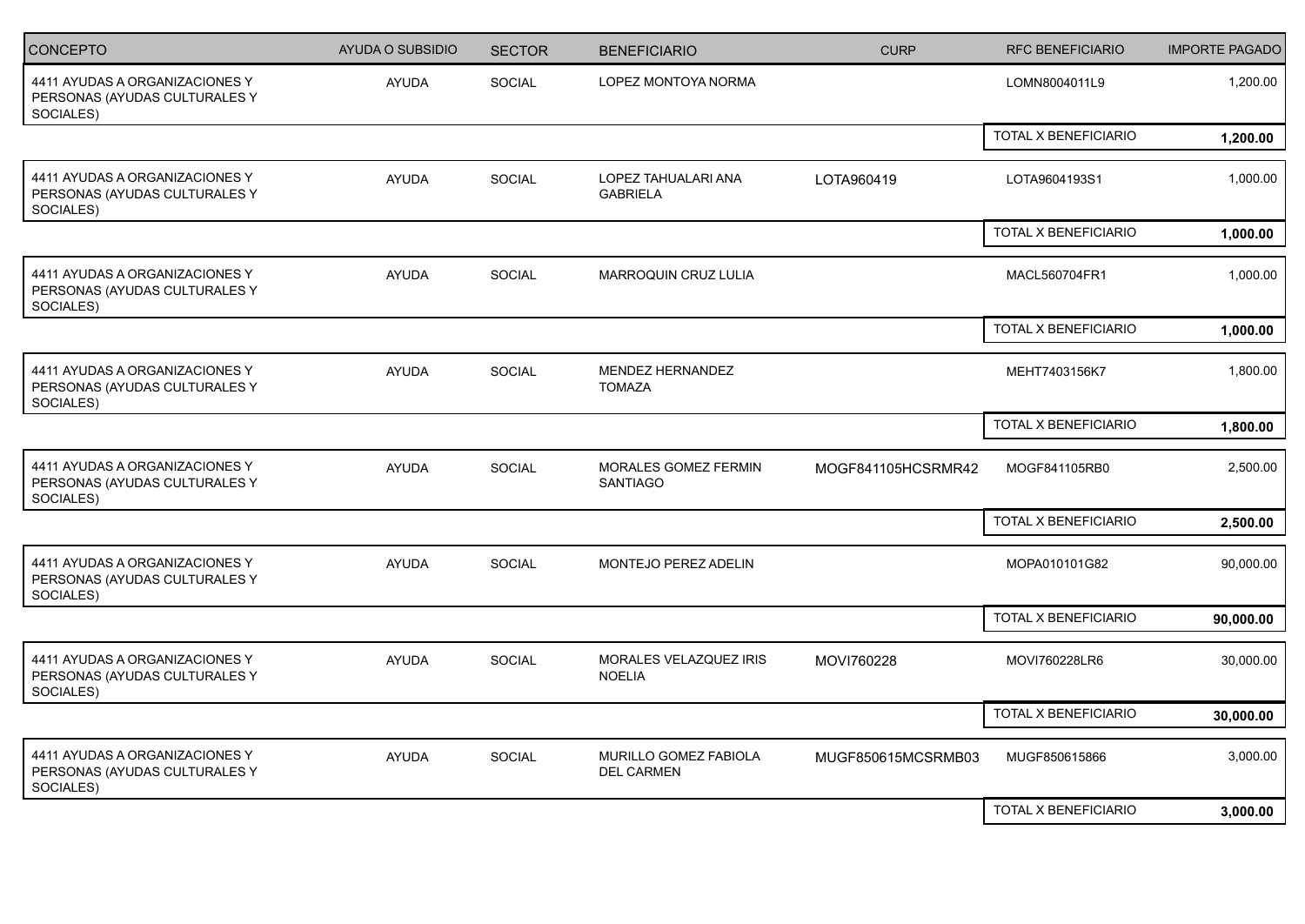| CONCEPTO                                                                     | <b>AYUDA O SUBSIDIO</b> | <b>SECTOR</b> | <b>BENEFICIARIO</b>                       | <b>CURP</b>        | <b>RFC BENEFICIARIO</b>     | <b>IMPORTE PAGADO</b> |
|------------------------------------------------------------------------------|-------------------------|---------------|-------------------------------------------|--------------------|-----------------------------|-----------------------|
| 4411 AYUDAS A ORGANIZACIONES Y<br>PERSONAS (AYUDAS CULTURALES Y<br>SOCIALES) | AYUDA                   | SOCIAL        | PEREZ HERNANDEZ<br><b>ANTONIO</b>         |                    | PEHA540117N28               | 2,000.00              |
|                                                                              |                         |               |                                           |                    | TOTAL X BENEFICIARIO        | 2,000.00              |
| 4411 AYUDAS A ORGANIZACIONES Y<br>PERSONAS (AYUDAS CULTURALES Y<br>SOCIALES) | <b>AYUDA</b>            | <b>SOCIAL</b> | PEREZ HERNANDEZ<br><b>FERNANDO</b>        | PEHF841117HCSRRR07 | PEHF841117NH4               | 5,000.00              |
|                                                                              |                         |               |                                           |                    | <b>TOTAL X BENEFICIARIO</b> | 5,000.00              |
| 4411 AYUDAS A ORGANIZACIONES Y<br>PERSONAS (AYUDAS CULTURALES Y<br>SOCIALES) | <b>AYUDA</b>            | SOCIAL        | PEREZ HERNANDEZ MATEO                     | PEHM750430         | PEHM750430U40               | 3,000.00              |
|                                                                              |                         |               |                                           |                    | TOTAL X BENEFICIARIO        | 3,000.00              |
| 4411 AYUDAS A ORGANIZACIONES Y<br>PERSONAS (AYUDAS CULTURALES Y<br>SOCIALES) | <b>AYUDA</b>            | SOCIAL        | PEREZ MORENO EDUDIEL                      | PEME730714         | PEME730714R78               | 1,000.00              |
|                                                                              |                         |               |                                           |                    | TOTAL X BENEFICIARIO        | 1,000.00              |
| 4411 AYUDAS A ORGANIZACIONES Y<br>PERSONAS (AYUDAS CULTURALES Y<br>SOCIALES) | <b>AYUDA</b>            | SOCIAL        | PEREZ PEREZ JAVIER                        |                    | PEPJ760312NS3               | 5,000.00              |
|                                                                              |                         |               |                                           |                    | TOTAL X BENEFICIARIO        | 5,000.00              |
| 4411 AYUDAS A ORGANIZACIONES Y<br>PERSONAS (AYUDAS CULTURALES Y<br>SOCIALES) | <b>AYUDA</b>            | SOCIAL        | PEREZ PEREZ MARIANO                       |                    | PEPM690415UJ2               | 4,500.00              |
|                                                                              |                         |               |                                           |                    | TOTAL X BENEFICIARIO        | 4,500.00              |
| 4411 AYUDAS A ORGANIZACIONES Y<br>PERSONAS (AYUDAS CULTURALES Y<br>SOCIALES) | <b>AYUDA</b>            | SOCIAL        | PEREZ SANTELIZ EDUARDO<br><b>FERNANDO</b> |                    | PESE930210JU4               | 16,704.00             |
|                                                                              |                         |               |                                           |                    | TOTAL X BENEFICIARIO        | 16,704.00             |
| 4411 AYUDAS A ORGANIZACIONES Y<br>PERSONAS (AYUDAS CULTURALES Y<br>SOCIALES) | <b>AYUDA</b>            | <b>SOCIAL</b> | PEREZ TORRES ALEXANDER                    | PETA920505HCSRR03  | PETA920505C20               | 3,000.00              |
|                                                                              |                         |               |                                           |                    | TOTAL X BENEFICIARIO        | 3,000.00              |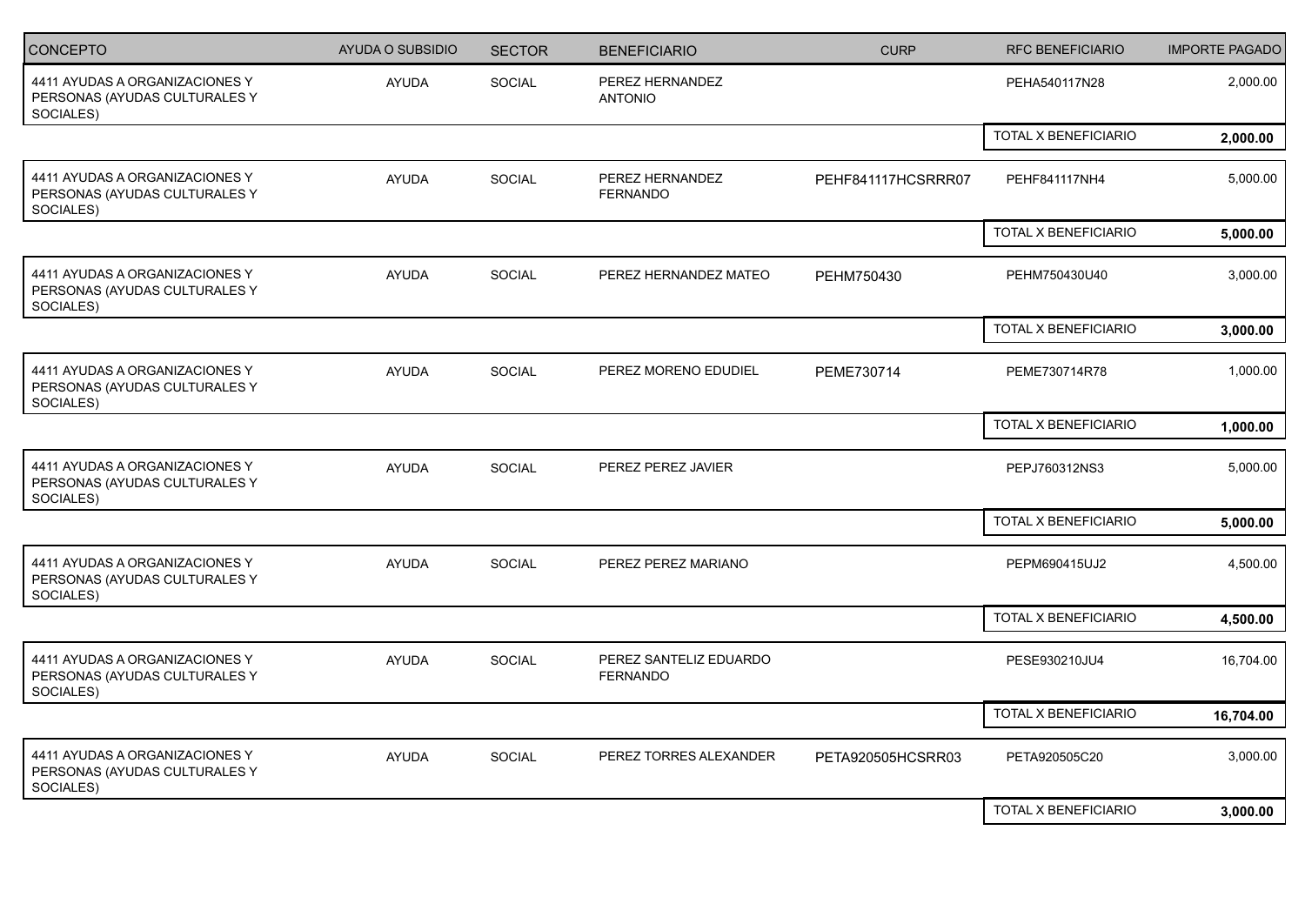| <b>CONCEPTO</b>                                                              | <b>AYUDA O SUBSIDIO</b> | <b>SECTOR</b> | <b>BENEFICIARIO</b>                  | <b>CURP</b>          | <b>RFC BENEFICIARIO</b> | <b>IMPORTE PAGADO</b> |
|------------------------------------------------------------------------------|-------------------------|---------------|--------------------------------------|----------------------|-------------------------|-----------------------|
| 4411 AYUDAS A ORGANIZACIONES Y<br>PERSONAS (AYUDAS CULTURALES Y<br>SOCIALES) | <b>AYUDA</b>            | <b>SOCIAL</b> | PEREZ VAZQUEZ BLANCA<br><b>CIELO</b> | PEVB990331           | PEVB990331LI8           | 2,500.00              |
|                                                                              |                         |               |                                      |                      | TOTAL X BENEFICIARIO    | 2,500.00              |
| 4411 AYUDAS A ORGANIZACIONES Y<br>PERSONAS (AYUDAS CULTURALES Y<br>SOCIALES) | <b>AYUDA</b>            | <b>SOCIAL</b> | PEREZ VILLANUEVA LUCERO              | <b>PEVL980722MCS</b> | PEVL980722BV5           | 1,800.00              |
|                                                                              |                         |               |                                      |                      | TOTAL X BENEFICIARIO    | 1,800.00              |
| 4411 AYUDAS A ORGANIZACIONES Y<br>PERSONAS (AYUDAS CULTURALES Y<br>SOCIALES) | <b>AYUDA</b>            | <b>SOCIAL</b> | PEREZ NAVARRO EMA<br>LEONARDA        | PXNE960419           | PXNE960419F40           | 3,500.00              |
|                                                                              |                         |               |                                      |                      | TOTAL X BENEFICIARIO    | 3,500.00              |
| 4411 AYUDAS A ORGANIZACIONES Y<br>PERSONAS (AYUDAS CULTURALES Y<br>SOCIALES) | <b>AYUDA</b>            | <b>SOCIAL</b> | ROJAS HERNANDEZ RAUL                 |                      | ROHR720802FE3           | 5,000.00              |
|                                                                              |                         |               |                                      |                      | TOTAL X BENEFICIARIO    | 5,000.00              |
| 4421 BECAS                                                                   | <b>AYUDA</b>            | <b>SOCIAL</b> | ROBLERO JONAPA MARIA<br><b>ELENA</b> | ROJE810224MCSBNL00   | ROJE810224RN4           | 39,000.00             |
| 4421 BECAS                                                                   | <b>AYUDA</b>            | SOCIAL        | ROBLERO JONAPA MARIA<br><b>ELENA</b> | ROJE810224MCSBNL00   | ROJE810224RN4           | 40,000.00             |
| 4421 BECAS                                                                   | AYUDA                   | SOCIAL        | ROBLERO JONAPA MARIA<br><b>ELENA</b> | ROJE810224MCSBNL00   | ROJE810224RN4           | 46,000.00             |
| 4421 BECAS                                                                   | <b>AYUDA</b>            | <b>SOCIAL</b> | ROBLERO JONAPA MARIA<br><b>ELENA</b> | ROJE810224MCSBNL00   | ROJE810224RN4           | 39,000.00             |
| 4421 BECAS                                                                   | <b>AYUDA</b>            | SOCIAL        | ROBLERO JONAPA MARIA<br><b>ELENA</b> | ROJE810224MCSBNL00   | ROJE810224RN4           | 40,000.00             |
| 4421 BECAS                                                                   | AYUDA                   | SOCIAL        | ROBLERO JONAPA MARIA<br><b>ELENA</b> | ROJE810224MCSBNL00   | ROJE810224RN4           | 46,000.00             |
|                                                                              |                         |               |                                      |                      | TOTAL X BENEFICIARIO    | 250,000.00            |
| 4411 AYUDAS A ORGANIZACIONES Y<br>PERSONAS (AYUDAS CULTURALES Y<br>SOCIALES) | <b>AYUDA</b>            | <b>SOCIAL</b> | RUIZ PEREZ JORGE                     | RUPJ780503HCSZRR04   | RUPJ780503QY8           | 2,500.00              |
|                                                                              |                         |               |                                      |                      | TOTAL X BENEFICIARIO    | 2,500.00              |